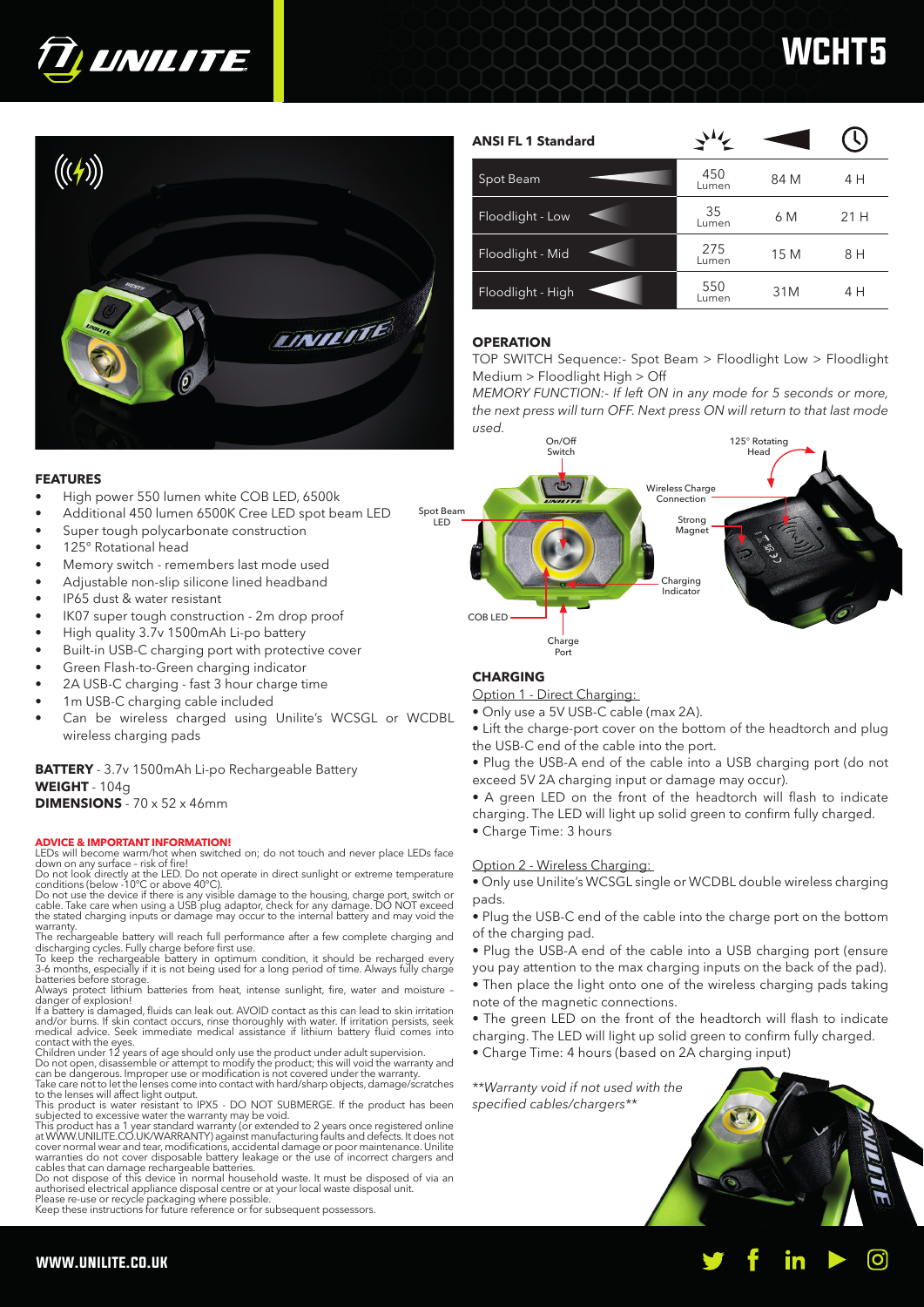

# **WCHT5**

Monate aufgeladen werden, insbesondere wenn er längere Zeit nicht benutzt wird. Laden Sie die Batterien vor der Lagerung immer vollständig auf. Schützen Sie Lithiumbatterien immer vor Hitze, starker Sonneneinstrahlung, Feuer, Wasser und Feuchtigkeit –

Wenn eine Batterie beschädigt ist, können Flüssigkeiten austreten.<br>Kontakt VERMEIDEN, da dies zu Hautreizungen und/oder<br>Verbrennungen führen kann. Bei Hautkontakt gründlich mit Wasser<br>abspülen. Bei anhaltender Reizung ärzt

wird nicht von der Garantie abgedeckt. Achten Sie darauf, dass die Linsen nicht mit harten/scharfen Gegenständen in Kontakt kommen, da Beschädigungen/Kratzer an den Linsen die Lichtleistung beeinträchtigen. Dieses Produkt ist wasserdicht nach IPX5 - NICHT UNTERWASSEN. Wenn das Produkt übermäßigem Wasser ausgesetzt wurde, kann die Garantie ungültig werden.<br>
Dieses Produkt hat eine 1-Jahres-Standardgarantie (oder verlängert

Dieses Produkt hat eine 1-Jahres-Standardgarantie (oder verlängert<br>auf 2 Jahre nach Online-Registrierung unter WWW.UNILITE.CO.UK/<br>WARRANTY) gegen Herstellungsfehler und Mängel. Sie deckt keine<br>normale Abnutzung, Modifikati

Bewahren Sie diese Anleitung zum späteren Nachschlagen oder für nachfolgende Besitzer auf.

Pour maintenir la baterie rechargeable dans un état optimal, elle<br>doit être rechargée tous les 3 à 6 mois, surtout si elle n'est pas utilisée<br>pendant une longue période. Chargez toujours complètement les<br>batteries avant de

ÉVITER le contact car cela peut entraîner une irritation de la peau et/ou des brûlures. En cas de contact avec la peau, rincer abondamment à l'eau. Si l'irritation persiste, consulter un médecin. Consulter immédiatement un médecin si le liquide de la batterie au

lithium entre en contact avec les yeux.<br>Les enfants de moins de 12 ans ne doivent utiliser le produit que<br>sous la surveillance d'un adulte.<br>Ne pas ouvrir, démonter ou tenter de modifier le produit ; cela<br>annulera la garant

durs/tranchants, les dommages/rayures sur les lentilles affecteront le

rendement lumineux.<br>
Ce produit est résistant à l'eau IPX5 - NE PAS IMMERGER. Si le<br>
Ce produit a été soumis à un excès d'eau, la garantie peut être annulée.<br>
Ce produit bénéficie d'une garantie standard de 1 an (ou étendu

doit être éliminé via un centre d'élimination d'appareils électriques agréé ou à votre service local d'élimination des déchets. Veuillez réutiliser ou recycler les emballages dans la mesure du possible. Conservez ces instructions pour référence future ou pour les

possesseurs ultérieur

possessori.

Explosionsgefahr!

- **RODUKTMERKMALE**<br>• Weiße Hochleistungs-COB-LED mit 550 Lumen, 6500 k<br>• Zusätzliche 450 Lumen 6500K Cree LED Spotbeam LED<br>• Super robuste Polycarbonat-Konstruktion
- 
- 125° drehbarer Kopf Speicherschalter merkt sich den zuletzt verwendeten Modus Verstellbares, rutschfestes, mit Silikon ausgekleidetes Stirnband
- 
- 
- 
- 
- 
- 
- IP65 staub- und wasserdicht<br>• IR67 super robuste Konstruktion 2m sturzsicher<br>• Hochwertiger 3,7 V 1500 mAh Li-Po-Akku<br>• Gringebauter USB-C-Ladeanzeige<br>• Grüne Blink-zu-Grün-Ladeanzeige<br>• 2A USB-C-Laden- schnelle Ladeze

**BATTERIE** - 3,7 V 1500 mAh Li-Po-Akku

**GEWICHT** - 104g **ABMESSUNGEN** - 70 x 52 x 46 mm

## **BEDIENUNGSANLEITUNG**

### TOP SWITCH-Sequenz: Spot Beam > Floodlight Low > Floodlight

Medium > Floodlight High > Off *SPEICHERFUNKTION: - Wenn Sie in einem beliebigen Modus 5 Sekunden oder länger eingeschaltet bleiben, wird das nächste Drücken ausgeschaltet. Drücken Sie als nächstes auf ON, um zum zuletzt verwendeten Modus zurückzukehren.*

AUFLADEN<br>
Option 1 - Direktes Laden:<br>• Verwenden Sie nur ein 5V USB-C-Kabel (max. 2A).<br>• Verwenden Sie ie Ladeanschlussabdeckung an der Unterseite der<br>Stimlampe an und stecken Sie das USB-C-Ende des Kabels in den<br>Anschluss

**FONCTIONALITÉS** • LED COB blanche haute puissance 550 lumens, 6500k • LED Cree à faisceau ponctuel de 450 lumens 6500K supplémentaire

- 
- 
- Construction en polycarbonate super résistant<br>• Tête rotative à 125°<br>• Commutateur de mémoire se souvient du dernier mode utilisé
- Bandeau ajustable doublé de silicone antidérapant<br>IP65 résistant à la poussière et à l'eau
- 
- 
- 
- 
- 
- IP65 résistant à la poussière et à l'eau<br>
 Construction super résistante IKO7 Résistant aux chutes de 2 m<br>
 Batterie Li-po 3.7.y 1500mAh de haute qualité<br>
 Bott de charge USB-C intégré avec couvercle de protection<br>

**BATTERIE** - Batterie rechargeable Li-po 3.7v 1500mAh

**POIDS** - 104g **DIMENSIONS** - 70x52x46mm

**MODE D'EMPLOI**<br>TOP COMMUTATEUR Séquence: - Spot Faisceau> Projecteur basse><br>Moyen Floodlight> Haute Floodlight> Off<br>FONCTION DE MÉMOIRE : - Si elle est laissée allumée dans n'importe<br>quel mode pendant 5 secondes ou plus, *utilisé.*

**RECHARGE**<br> **Option 1 - Charge directe :**<br>
• Utilisez uniquement un câble USB-C 5V (max 2A).<br>• Soulevez le couvercle du port de charge au bas de la lampe frontale<br>
• Soulevez le couvercle du port de charge au bas de la lam

### **CARATTERISTICHE**

• LED COB bianco ad alta potenza da 550 lumen, 6500 k

### • LED aggiuntivo per fascio di luce LED Cree da 450 lumen 6500K • Costruzione in policarbonato super resistente • Testa rotante a 125°

- 
- 
- 
- 
- Internuttore di memoria: ricorda l'ultima modalità utilizzata<br>• Archetto foderato in silicone antiscivolo regolabile<br>• IP65 resistente alla polvere e all'acqua<br>• IS07 costruzione super resistente a prova di caduta da 2
- 
- 
- 
- 
- ricarica wireless WCSGL o WCDBL di Unilite

**BATTERIA** - Batteria ricaricabile Li-po da 3,7 V 1500 mAh **PESO** - 104g **DIMENSIONI** - 70 x 52 x 46 mm

**ISTRUZIONI PER L'USO**<br>Sequenza SWITCH SUPERIORE:- Fascio spot > Proiettore basso ><br>Proiettore medio > Proiettore alto > Spento<br>FUNZIONE DI MEMORIA: - Se lasciato acceso in qualsiasi modalità *per 5 secondi o più, la pressione successiva si spegne. La successiva pressione su ON ritornerà all'ultima modalità utilizzata.*

www.unilite.co.uk

- 
- 
- **RICARICA**<br> **Charles Contract Contract Contract Contract Contract Contract Contract Contract Contract Contract Contract Contract Contract Contract Contract Contract Contract Contract Contract Contract Contract Contract Con**
- Un LED verde sulla parte anteriore della torcia lampeggerà per indicare la carica. Il LED si accenderà in verde fisso per confermare

Ladevorgang anzuzeigen. Die LED leuchtet durchgehend grün, um den vollständigen Ladevorgang zu bestätigen. • Ladezeit: 3 Stunden

- <u>Option 2 Kabelloses Laden:</u><br>● Verwenden Sie nur die WCSGL-Einzel- oder WCDBL-Doppel-<br>Wireless-Ladepads von Unilite.
- 
- Stecken Sie das USB-C-Ende des Kabels in den Ladeanschluss an der Unterseite des Ladepads. Stecken Sie das USB-A-Ende des Kabels in einen USB-
- 
- 
- Ladeanschluss (achten Sie auf die maximalen Ladeeingänge auf der<br>Rückseite des Pals).<br>• Legen Sie die Leuchte dann auf eines der kabellosen Ladepads<br>• Legen Sie die Leuchte dann auf eines der kabellosen Ladepads<br>• Die grün
- *\*\*Garantie erlischt, wenn nicht mit den angegebenen Kabeln/ Ladegeräten verwendet\*\**

# **RATSCHLÄGE UND WICHTIGE INFORMATIONEN!** LEDs werden beim Einschalten warm/heiß; LEDs nicht berühren und niemals mit der Vorderseite nach unten auf eine Oberfläche legen

-Brandgefahr!<br>Schauen Sie nicht direkt in die LED. Nicht bei direkter<br>Schauen Sie nicht direkt in die LED. Nicht bei direkter<br>Sonneneinstrahlung oder extremen Temperaturbedingungen (unter<br>Verwenden Sie das Gerät nicht, wen

• Une LED verte à l'avant de la lampe frontale clignotera pour indiquer la charge. La LED s'allumera en vert fixe pour confirmer la pleine charge. • Temps de charge : 3 heures

la carica completa. • Tempo di ricarica: 3 ore

la carica completa.

- Option 2 Recharge sans fil :<br>● Utilisez uniquement les blocs de charge sans fil WCSGL simples ou<br>doubles WCDBL d'Unilite.
- Branchez l'extrémité USB-C du câble dans le port de charge au bas

du socle de charge. • Branchez l'extrémité USB-A du câble dans un port de charge USB (assurez-vous de faire attention aux entrées de charge maximales à

- 
- l'arrière de la tablette).<br>• Placez ensuite la lampe sur l'un des socles de charge sans fil en<br>prenant note des connexions magnétiques.<br>• La LED verte à l'avant de la lampe frontale clignotera pour indiquer la<br>charge. La L
- 

*\*\*La garantie est annulée si elle n'est pas utilisée avec les câbles/ chargeurs spécifiés\*\**

**CONSEILS ET INFORMATIONS IMPORTANTES!**<br> **CASELS ET INFORMATIONS IMPORTANTES!**<br>
Les LED deviennent chaudes lorsqu'elles sont allumées ; ne touchez<br>
pas et ne placez jamais les LED face vers le bas sur aucune surface<br>
Ple r endommagé. NE PAS dépasser les entrées de charge indiquées ou

des dommages peuvent survenir à la batterie interne et peuvent<br>annuler la garantie.<br>La batterie rechargeable atteindra ses pleines performances après<br>quelques cycles complets de charge et de décharge. Chargez<br>complètement

Opzione 2 - Ricarica wireless: • Utilizzare solo i pad di ricarica wireless WCSGL singoli o WCDBL

doppi di Unilite.<br>• Collega l'estermità USB-C del cavo alla porta di ricarica nella parte<br>• Collegare l'estremità USB-A del cavo a una porta di ricarica USB<br>• Collegare l'estremità USB-A del cavo a una porta di ricarica US

prendendo nota delle connessioni magnetiche. • Il LED verde sulla parte anteriore della torcia lampeggerà per indicare la carica. Il LED si accenderà in verde fisso per confermare

• Tempo di ricarica: 4 ore (basato su un ingresso di ricarica da 2A) *\*\*La garanzia decade se non viene utilizzato con i cavi/caricabatterie specificati\*\**

**CONSIGLI E INFORMAZIONI IMPORTANTI!**<br>I LED diventeranno caldi/caldi all'accensione; non toccare e non<br>posizionare mai i LED a faccia in giù su nessuna superficie - rischio<br>di incendio! Non guardare direttamente il LED. Non operare alla luce diretta del sole o in condizioni di temperatura estreme (inferiore a -10°C

o superiore a 40°C).<br>Non utilizzare il dispositivo se sono presenti danni visibili all'alloggiamento, alla porta di ricarica, all'interruttore o al cavo. Fare attenzione quando si utilizza un adattatro per presa USB, contr

La batteria ricaricabile raggiungerà le massime prestazioni dopo<br>alcuni cicli completi di carica e scarica. Caricare completamente<br>prima del primo utilizzo.<br>Per mantenere la batteria ricaricabile in condizioni ottimali, do

essere ricaricata ogni 3-6 mesi, soprattutto se non viene utilizzata per un lungo periodo di tempo. Caricare sempre completamente le batterie prima di riporle. Proteggere sempre le batterie al litio da calore, luce solare intensa, fuoco, acqua e umidità - pericolo di esplosione!

Se una batteria è danneggiata, i liquidi possono fuoriuscire. EVITARE<br>il contatto in quanto ciò può causare irritazioni e/o ustioni alla pelle.<br>In caso di contatto con la pelle, sciacquare abbondantemente con<br>acqua. Se l'i

sotto la supervisione di un adulto. souvo a supervisione o un audito.<br>Non aprire, smontare o tentare di modificare il prodotto; questo<br>invalida la garanzia e può essere pericoloso. L'uso improprio o la

invalida la garanzia e può essere pericoloso. L'uso improprio o la modifica non sono coperti dalla garanzia.<br>Fare attenzione a non lasciare che le lenti entrino in contatto con oggetti duri/appuntiti, danni/graffi alle len

Le garanzie Unilite non coprono le perdite di batterie usa e getta o l'uso di caricabatterie e cavi non corretti che possono danneggiare

le batterie ricaricabili.<br>
Non smaltire questo dispositivo nei normali rifiuti domestici. Deve<br>
Non smaltire questo dispositivo nei normali rifiuti domestici de<br>
essere smaltito tramite un centro di smaltimento dei rifiuti

o.